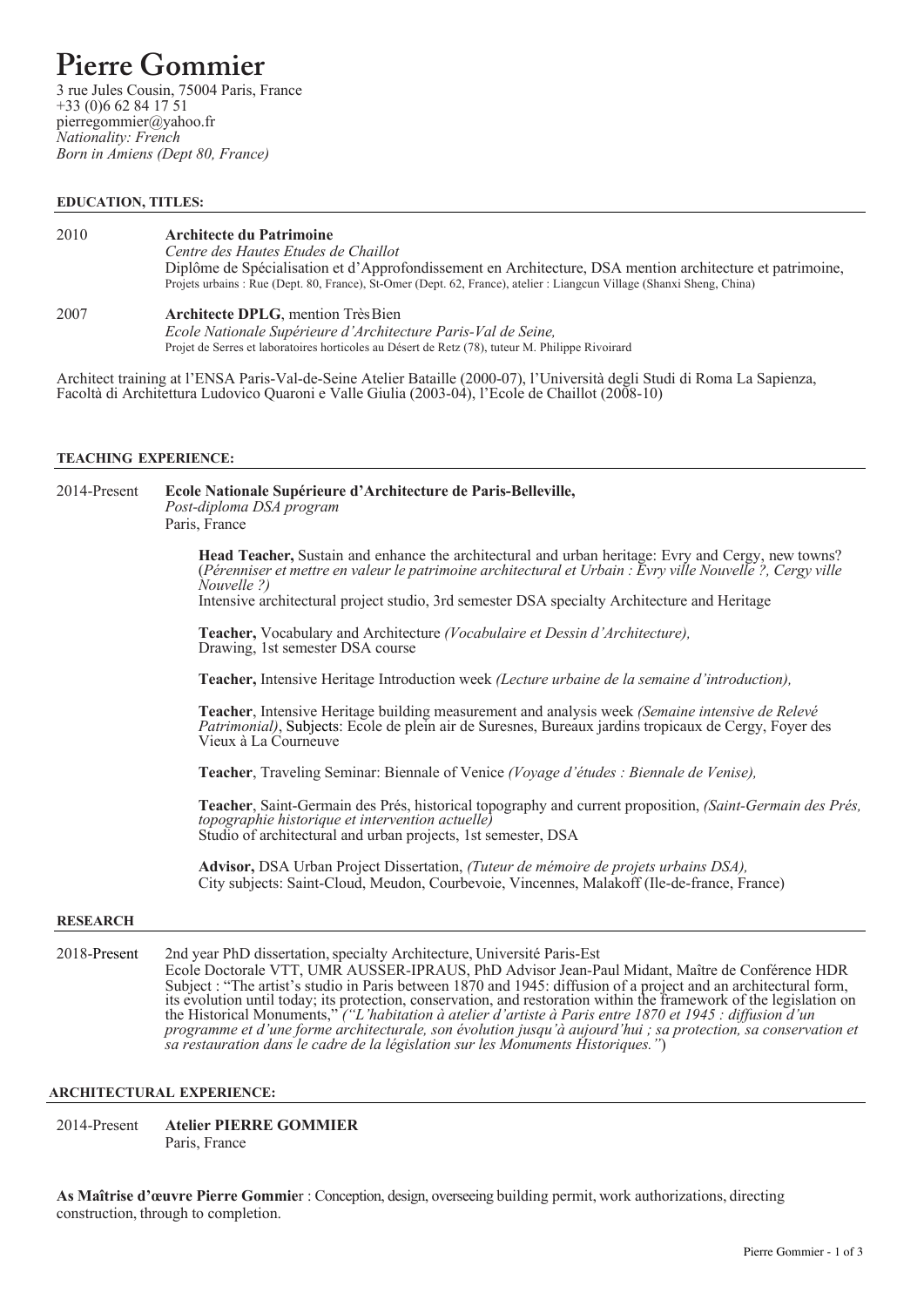| 2019-Present      | 5 rue Albert de Lapparent, 75007, Paris, France,<br>Restoration of the 3 <sup>rd</sup> floor                                                                                                                                                                                                                                                                                                  |
|-------------------|-----------------------------------------------------------------------------------------------------------------------------------------------------------------------------------------------------------------------------------------------------------------------------------------------------------------------------------------------------------------------------------------------|
| 2018-Present      | Institut d'Etudes Avancées de Paris<br>Hôtel de Lauzun, 75004 Paris, France<br>Study of feasibility and evaluation of interventions of the main building, back wing, and secondary housing.                                                                                                                                                                                                   |
| 2018              | 85 Boulevard de Port-Royal, 75013 Paris, France<br>Removal and restoration of 2nd floor.                                                                                                                                                                                                                                                                                                      |
| 2017-2018         | 38 rue René Alazard, 93170 Bagnolet, France<br>Complete restructuring; including facade modifications, widening of foundation, creation of the north artist<br>studio in double height, blueprint modification, and stair creation en remploi.                                                                                                                                                |
| 2016-2018         | Villa Zielinski 17 square Montsouris, 75014 Paris, France<br>Restoration of the 1926 lithogène facade, restoration of the artist studio's verrière, creation of the southern<br>facade in accordance to Monuments Historiques context<br>Technical and artistic supervision of bas-relief sculpture by Hélène Vans, La danse du Cosmos                                                        |
| In collaboration: |                                                                                                                                                                                                                                                                                                                                                                                               |
| 2014-2018         | with Toporama paysagistes, HRP Architecture, Agence Bailly-Leblanc,                                                                                                                                                                                                                                                                                                                           |
|                   | Development of the PSMV [Historical perimeter of safeguard and enhancement] of the heritage site<br>of Charleville-Mézières (Ardennes, France):                                                                                                                                                                                                                                               |
|                   | Participated in the historical study, archival research, and historical topography plans; investigation of heritage<br>sites; targeted analysis of the project elements of the city, feasibility for the demolition or densification of plots;<br>led meetings and presentations to municipal authorities, officials, and residents.                                                          |
| 2011-2014         | <b>Collaborator in agencies of Chief Architects of State Historical Monuments.</b><br>Bureau Manciulescu ACMH and associates:<br>Dossier d'Enterprise Consultation (DCE) Château de Montvallat (15), Studies of the Château de Maisons,<br>and the bridge from Limay to Mantes (Region 78, France)<br>Competition for the archeological site of Soudaine-Lavinadière (Department 19, France)  |
|                   | H2O Architectes, Charlotte Hubert:<br>Pre-project summary, pre-project details (APS APD) Restoration of facades and covers of the city halland<br>court building of Charenton (94),<br>APS APD Restoration and replacement of windows and joinery works of the Ministry of Agriculture,<br>Paris VII. Surveys and measurements of the commune of the Château de Bonnemare in<br>Radepont (27) |
|                   | Sarl Denis Dodeman Architecture Patrimoine et paysage :<br>Verfied construction for Nord-Charente, Charente limousine, studies (16) La Mercerie castle, La<br>Rochebeaucourt castle, Verrières church, La Chatre Abbey,<br>Completed surveys and measurements, town planning                                                                                                                  |
| 2009-2010         | City of Paris, in charge of mission, investigations, diagnoses, inventories, and revision of the PSMV of the<br>Marais (center Paris), responsible for supervision of new investigators                                                                                                                                                                                                       |
| 2006              | Agence Dusapin-Leclercq Architectes,                                                                                                                                                                                                                                                                                                                                                          |
|                   | Participation in contest: definition of an island of housing Zac Boulogne Rives de Seine (92), Model<br>extension of the waterfront of Casablanca, Project rehabilitation workshop in Paris 20th arrondissement                                                                                                                                                                               |
| <b>LANGUAGES:</b> |                                                                                                                                                                                                                                                                                                                                                                                               |

French: Native English: Professional Fluency Italian: Intermediate